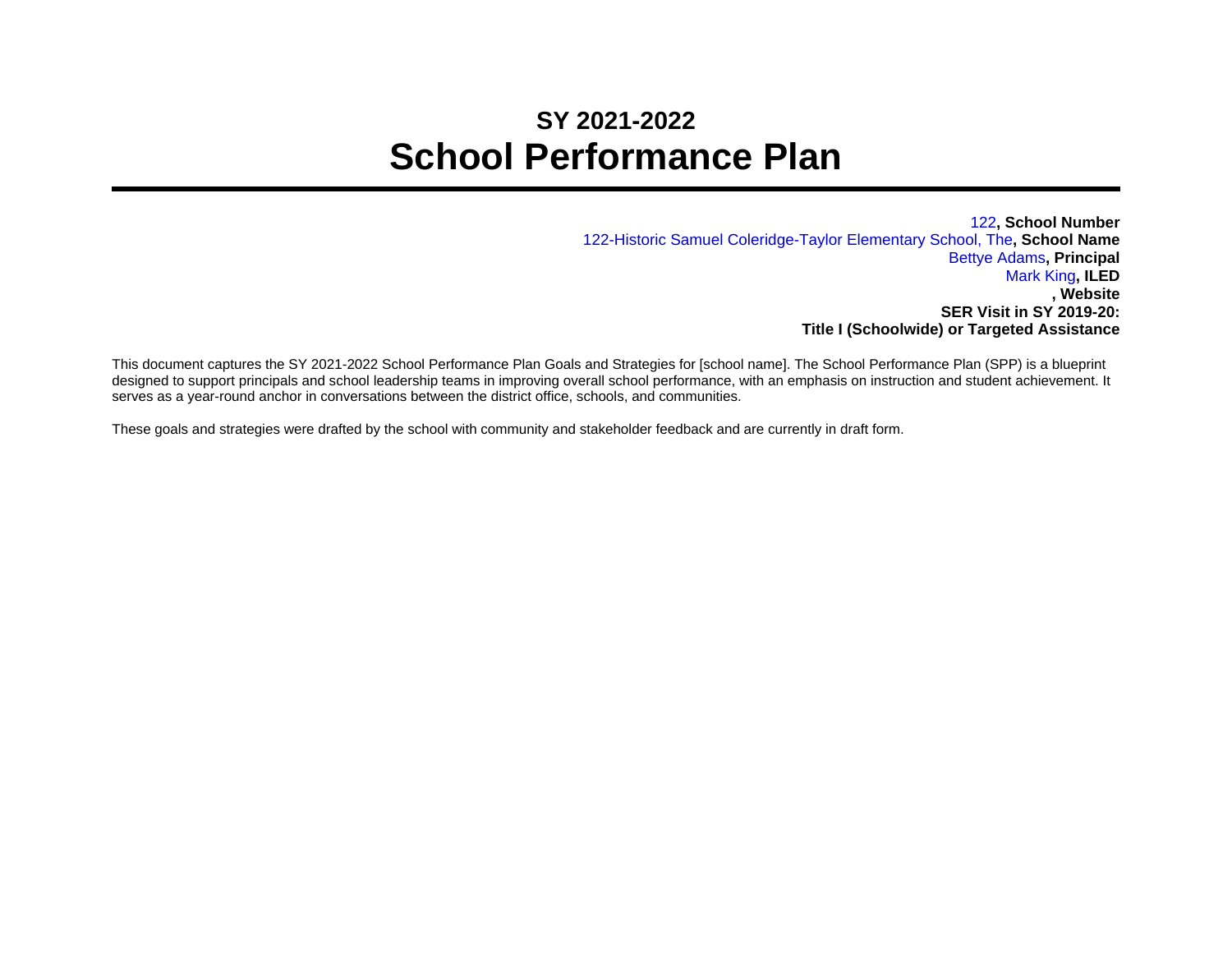| <b>Literacy Plan</b>                                                                                                             |                                                                                                                                                                                                      |  |
|----------------------------------------------------------------------------------------------------------------------------------|------------------------------------------------------------------------------------------------------------------------------------------------------------------------------------------------------|--|
| <b>SMART Goal #1</b>                                                                                                             | By June 2022, The Historic Samuel Coleridge Taylor Elementary School K- 3rd grade students will show an<br>increase in the number of students reading on grade level as measured by Amplify reading. |  |
| <b>Evidence-Based Strategy 1:</b><br>Daily small group instruction utilizing targeted assistance plans and Fundations materials. |                                                                                                                                                                                                      |  |
| <b>Evidence-Based Strategy 2:</b><br>Tier 2 and 3 student support via Amplify Tutoring and Lightening Squad Tutoring             |                                                                                                                                                                                                      |  |
| <b>Evidence-Based Strategy 3:</b><br>Cycles of professional learning and weekly PD for teachers                                  |                                                                                                                                                                                                      |  |

| <b>Literacy Plan</b>              |  |  |
|-----------------------------------|--|--|
| <b>SMART Goal #1</b>              |  |  |
| <b>Evidence-Based Strategy 1:</b> |  |  |
| <b>Evidence-Based Strategy 2:</b> |  |  |
| <b>Evidence-Based Strategy 3:</b> |  |  |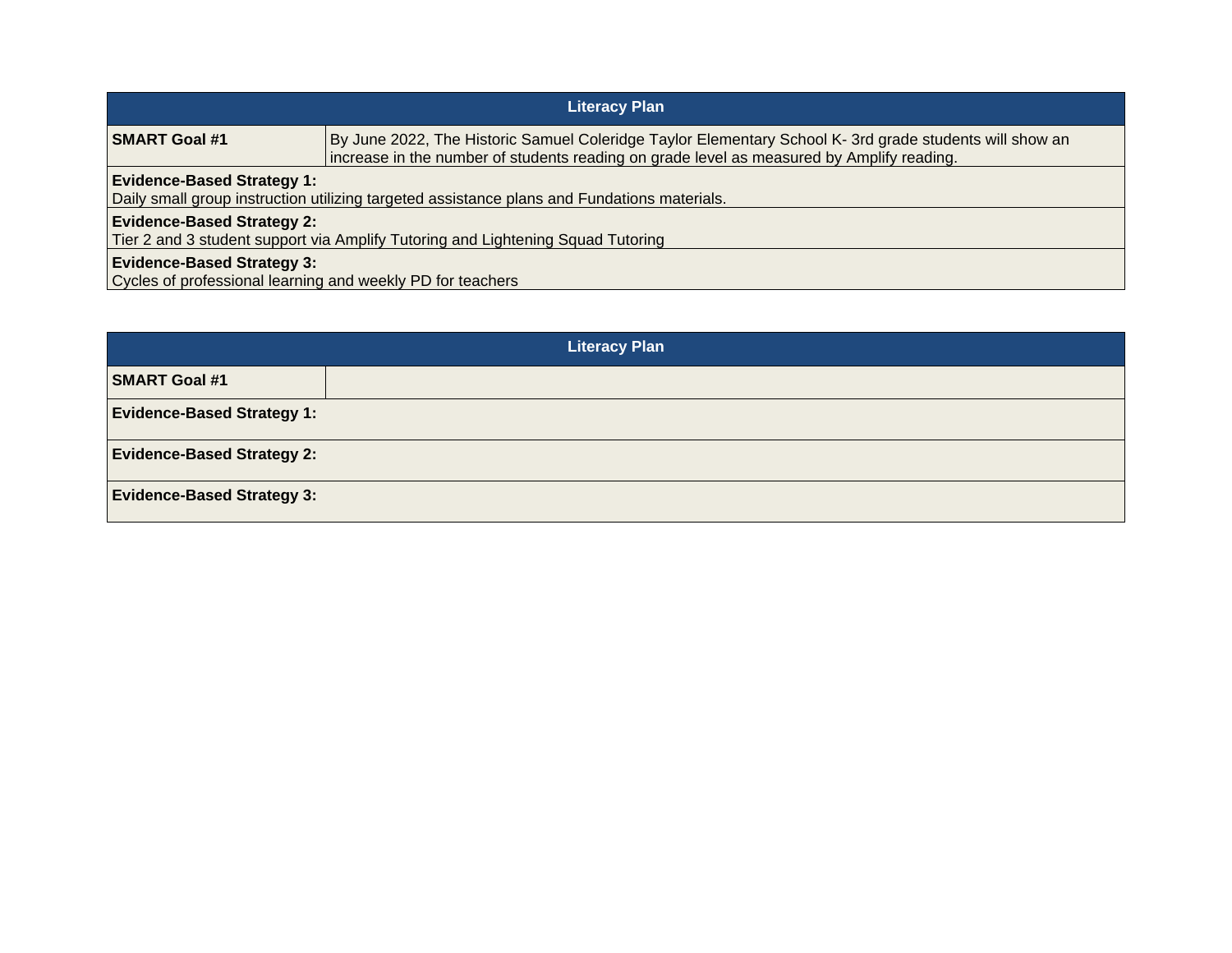| <b>Math Plan</b>                                                                                                                                                   |                                                                                                                                              |  |
|--------------------------------------------------------------------------------------------------------------------------------------------------------------------|----------------------------------------------------------------------------------------------------------------------------------------------|--|
| <b>SMART Goal</b>                                                                                                                                                  | By June 2022, The Historic Samuel Coleridge Taylor Elementary School 3rd - 5th grade students will show<br>increase on iReady EOY assessment |  |
| <b>Evidence-Based Strategy 1:</b><br>Daily instruction focused on implementing Standards of Mathematical Practices (SMPs) as highlighted in Eureka math curriculum |                                                                                                                                              |  |
| <b>Evidence-Based Strategy 2:</b><br>Weekly PD for teachers focused on Standards of Mathematical Practices and iReady implementation and data                      |                                                                                                                                              |  |
| <b>Evidence-Based Strategy 3:</b>                                                                                                                                  |                                                                                                                                              |  |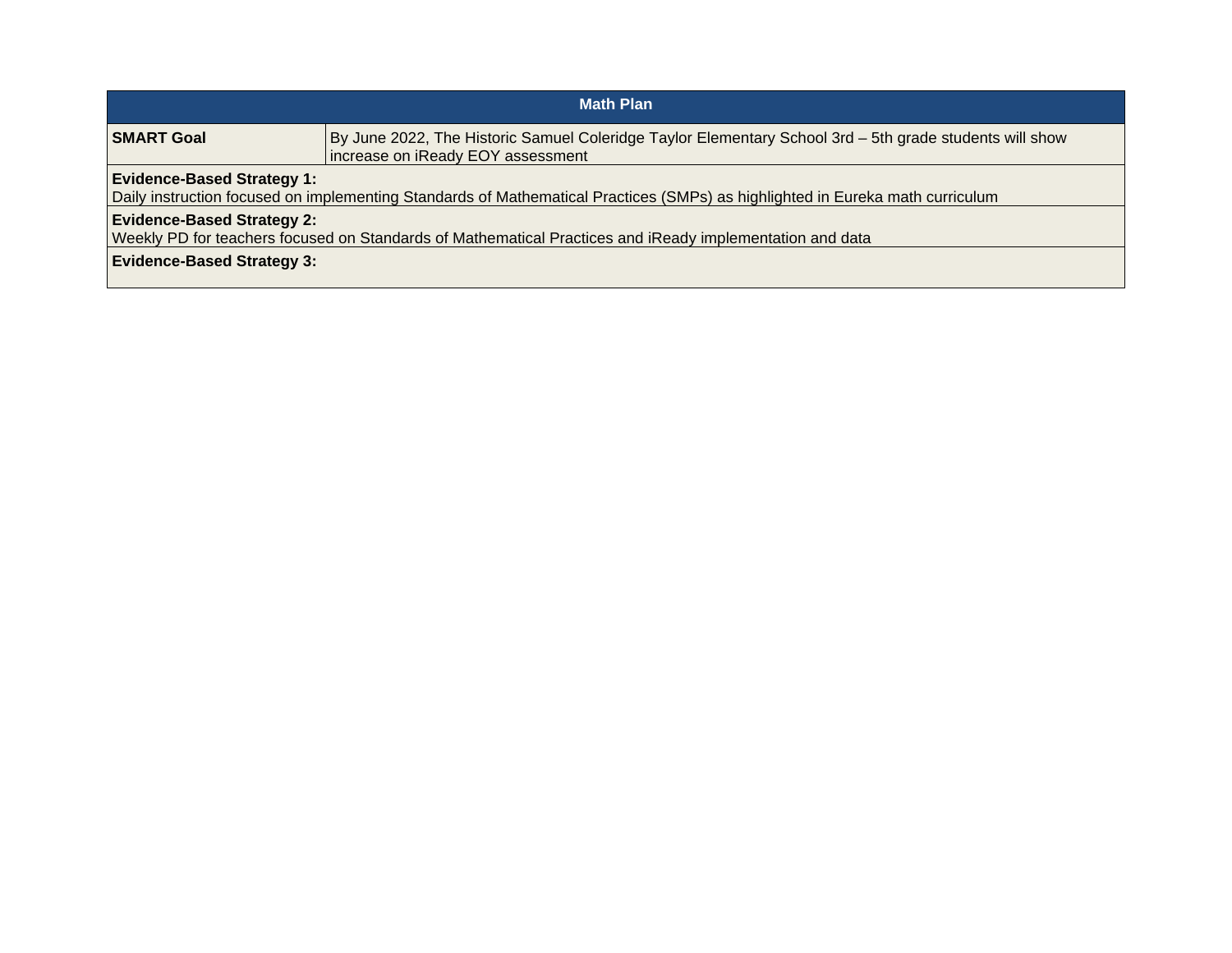| <b>Student Wholeness Plan</b>     |                                                      |
|-----------------------------------|------------------------------------------------------|
| <b>SMART Goal</b>                 | Reduce the number of out-of-school suspensions by 5% |
| <b>Evidence-Based Strategy 1:</b> |                                                      |
| <b>Evidence-Based Strategy 2:</b> |                                                      |
| <b>Evidence-Based Strategy 3:</b> |                                                      |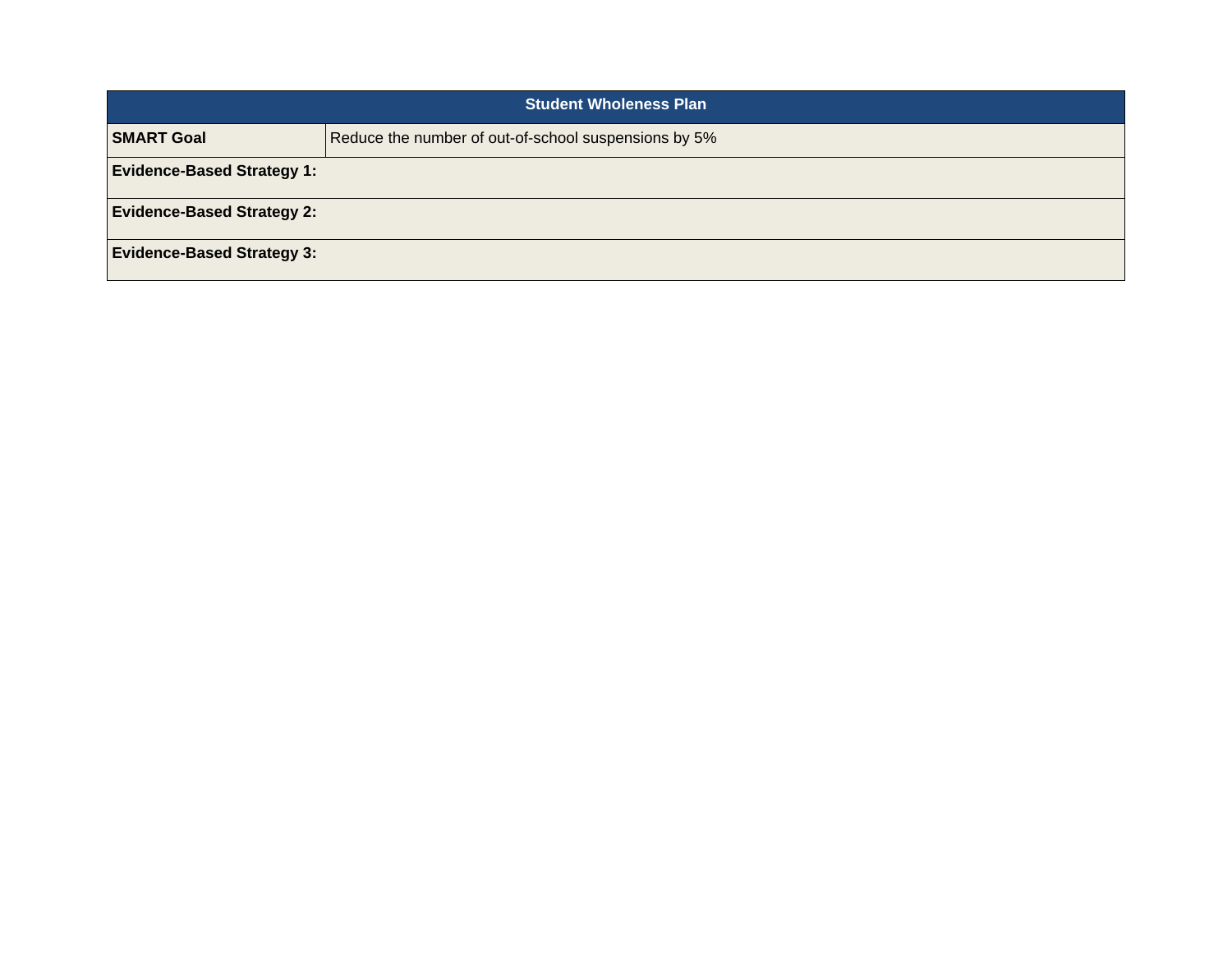| 4th Goal Selection:                                                                                |                                                                                                                                            |  |
|----------------------------------------------------------------------------------------------------|--------------------------------------------------------------------------------------------------------------------------------------------|--|
| <b>SMART Goal</b>                                                                                  | By June 2022, The Historic Samuel Coleridge Taylor Elementary School will decrease the number of Eagles with<br>chronic absenteeism by 5%. |  |
| <b>Evidence-Based Strategy 1:</b><br>Clear school to home communication regarding student absences |                                                                                                                                            |  |
| <b>Evidence-Based Strategy 2:</b>                                                                  |                                                                                                                                            |  |
| <b>Evidence-Based Strategy 3:</b>                                                                  |                                                                                                                                            |  |